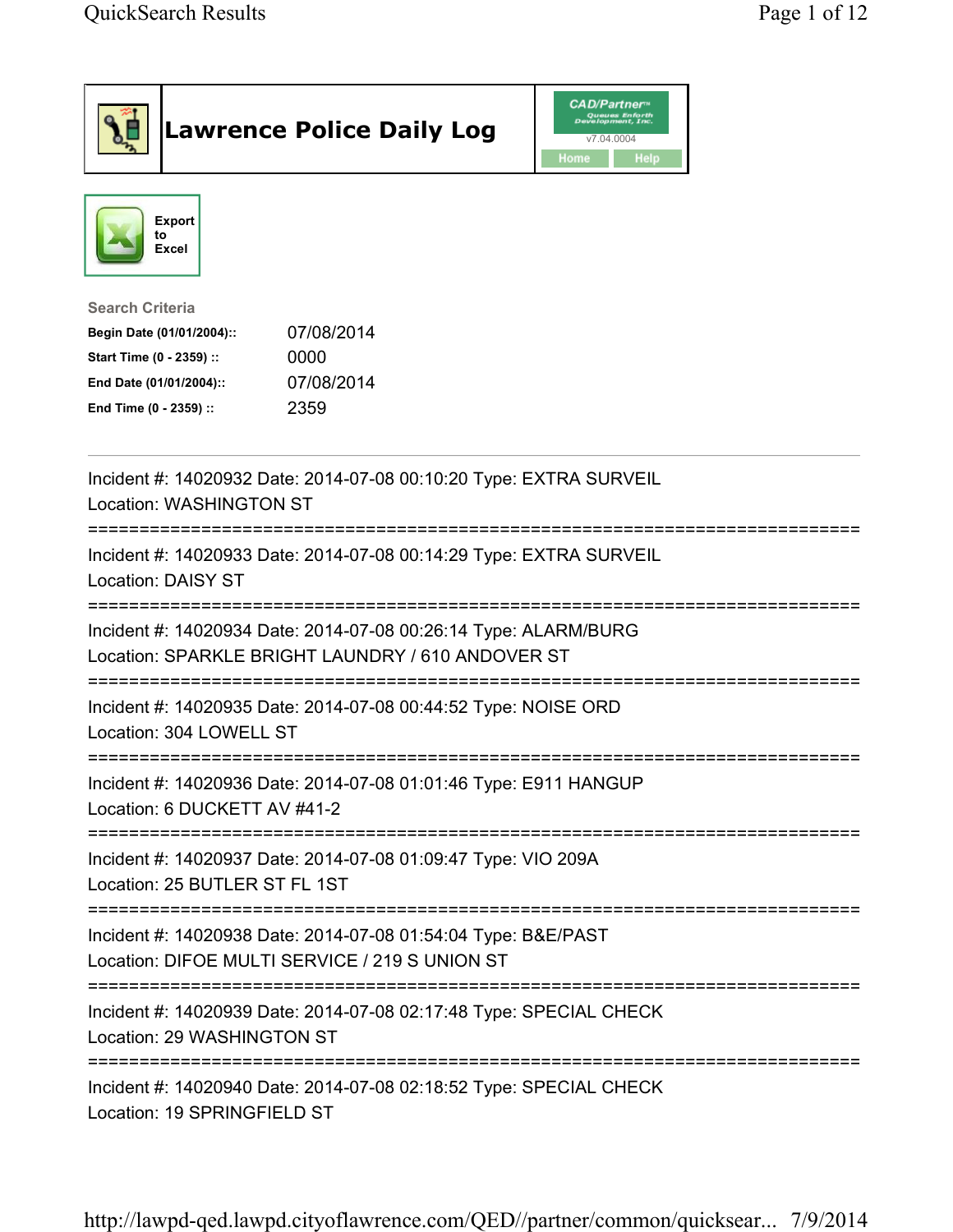=========================================================================== Incident #: 14020941 Date: 2014-07-08 02:35:25 Type: ALARMS Location: SMILES DENTAL CENTER / 343 ESSEX ST =========================================================================== Incident #: 14020942 Date: 2014-07-08 02:54:27 Type: BUILDING CHK Location: FAMILY POOLS / 70 S BROADWAY =========================================================================== Incident #: 14020943 Date: 2014-07-08 03:01:29 Type: UNWANTEDGUEST Location: 14 PHILLIPS ST FL 2 =========================================================================== Incident #: 14020944 Date: 2014-07-08 03:28:35 Type: SPECIAL CHECK Location: 29 SPRINGFIELD ST =========================================================================== Incident #: 14020945 Date: 2014-07-08 03:45:09 Type: SPECIAL CHECK Location: 29 WASHINGTON ST =========================================================================== Incident #: 14020946 Date: 2014-07-08 03:48:29 Type: TOW/ABANDONED Location: CAULKINS CT =========================================================================== Incident #: 14020947 Date: 2014-07-08 03:51:17 Type: INVEST CONT Location: 16 SARGENT ST =========================================================================== Incident #: 14020948 Date: 2014-07-08 04:09:35 Type: SPECIAL CHECK Location: 19-29 SPRINGFIELD ST =========================================================================== Incident #: 14020949 Date: 2014-07-08 04:21:28 Type: SPECIAL CHECK Location: 29 WASHINGTON ST =========================================================================== Incident #: 14020950 Date: 2014-07-08 05:21:32 Type: DISTURBANCE Location: PHILLIPS ST & SALEM ST =========================================================================== Incident #: 14020951 Date: 2014-07-08 06:52:51 Type: ALARMS Location: JOHNSON RESIDENCE / 34 GALE ST =========================================================================== Incident #: 14020952 Date: 2014-07-08 07:21:12 Type: MAL DAMAGE Location: JACQUELINE'S GROCERY / 199 SALEM ST =========================================================================== Incident #: 14020953 Date: 2014-07-08 07:48:16 Type: B&E/MV/ATTEMP Location: 481 HAMPSHIRE ST =========================================================================== Incident #: 14020954 Date: 2014-07-08 07:50:20 Type: SPECIAL CHECK Location: 205 BROADWAY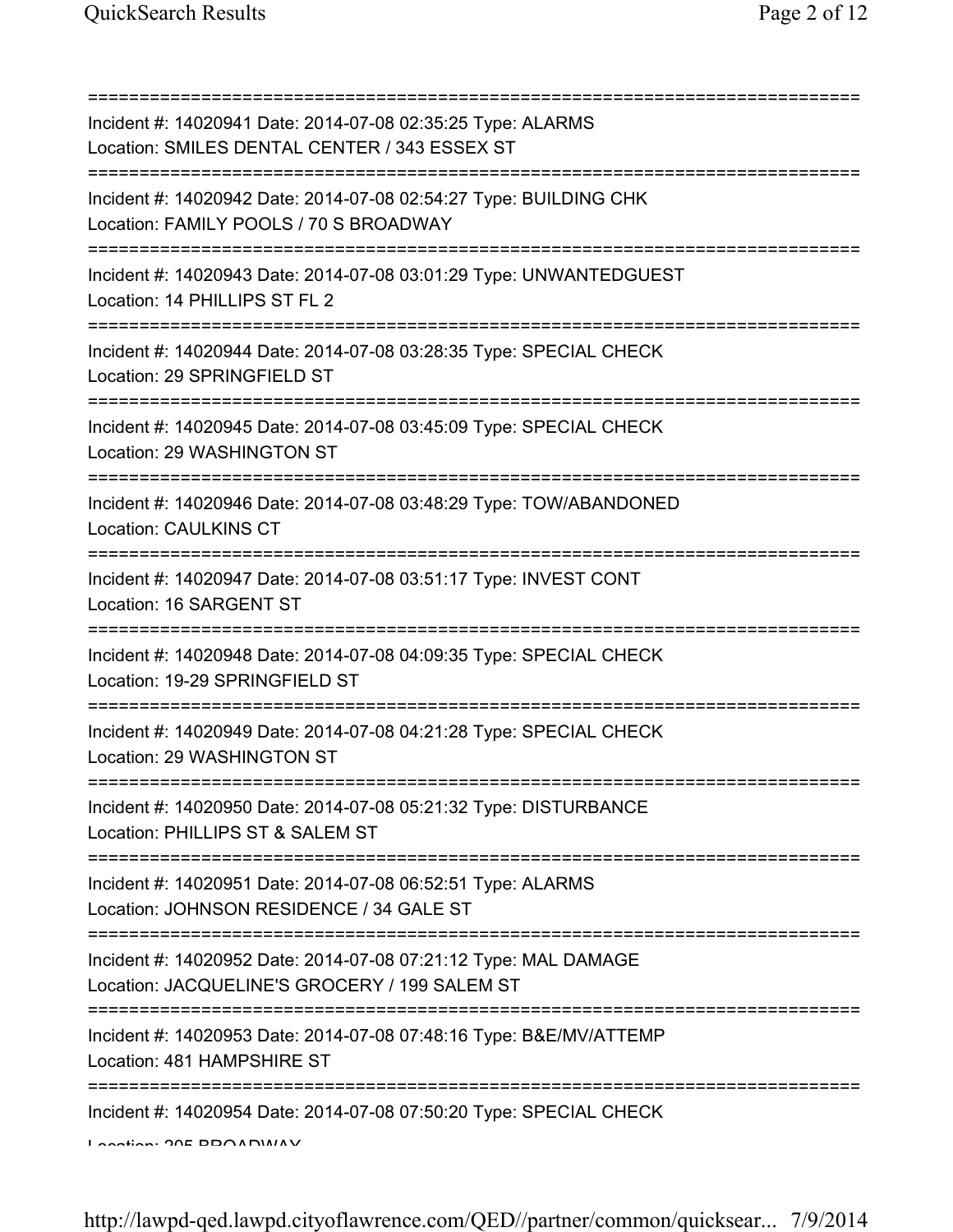| Incident #: 14020955 Date: 2014-07-08 07:51:00 Type: SPECIAL CHECK<br>Location: MCDONALDS / 50 BROADWAY                                                 |
|---------------------------------------------------------------------------------------------------------------------------------------------------------|
| :======================<br>Incident #: 14020956 Date: 2014-07-08 07:59:05 Type: SUS PERS/MV<br>Location: 73 BYRON AV<br>_______________________________ |
| Incident #: 14020957 Date: 2014-07-08 08:09:34 Type: ALARMS<br>Location: OUR HOUSE / 168 NEWBURY ST                                                     |
| Incident #: 14020958 Date: 2014-07-08 08:14:16 Type: MISSING PERS<br>Location: 70 KNOX ST                                                               |
| Incident #: 14020959 Date: 2014-07-08 08:35:22 Type: TRESPASSING<br>Location: 37 WHITMAN ST                                                             |
| Incident #: 14020960 Date: 2014-07-08 08:52:08 Type: TOW/REC/STOL<br>Location: CYPRESS AV & ESSEX ST                                                    |
| Incident #: 14020961 Date: 2014-07-08 08:54:59 Type: WIRE DOWN<br>Location: 45 MARKET ST                                                                |
| Incident #: 14020962 Date: 2014-07-08 09:18:29 Type: DISTURBANCE<br>Location: HAFFNERS GAS STATION / 262 LAWRENCE ST                                    |
| Incident #: 14020963 Date: 2014-07-08 09:21:49 Type: STOL/MV/PAS<br>Location: 80 MARGIN ST                                                              |
| Incident #: 14020964 Date: 2014-07-08 09:29:34 Type: SPECIAL CHECK<br>Location: 19 WASHINGTON ST                                                        |
| Incident #: 14020965 Date: 2014-07-08 09:40:23 Type: ALARM/BURG<br>Location: 112 BAILEY ST                                                              |
| Incident #: 14020966 Date: 2014-07-08 09:46:43 Type: TRESPASSING<br>Location: 220 CANAL ST                                                              |
| Incident #: 14020967 Date: 2014-07-08 09:53:19 Type: SUS PERS/MV<br>Location: BRADFORD ST & FRANKLIN ST                                                 |
| Incident #: 14020968 Date: 2014-07-08 10:02:40 Type: SPECIAL CHECK                                                                                      |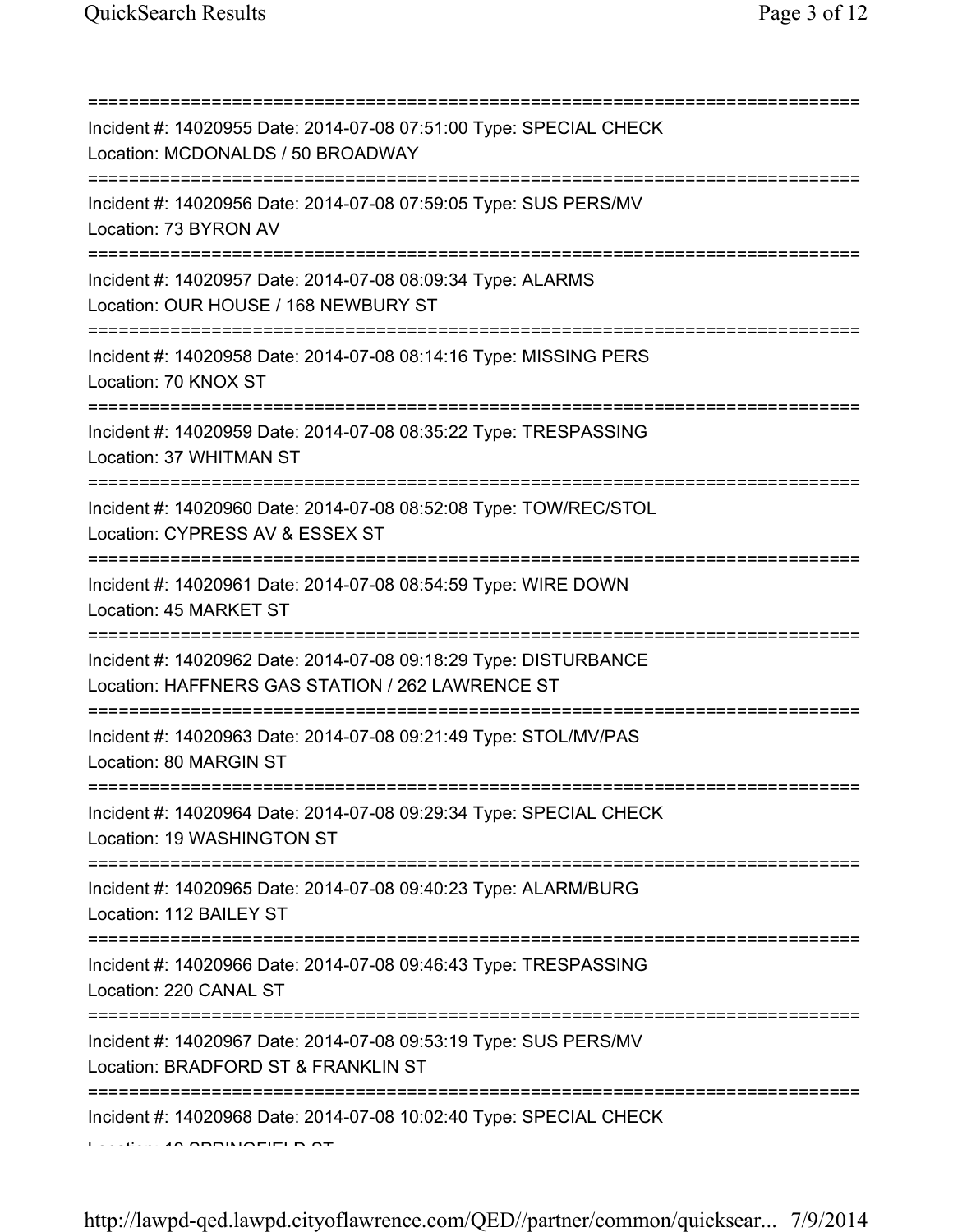=========================================================================== Incident #: 14020969 Date: 2014-07-08 10:03:26 Type: NOTIFICATION Location: 196 BRUCE ST FL 2ND =========================================================================== Incident #: 14020970 Date: 2014-07-08 10:07:04 Type: UNWANTEDGUEST Location: MCDONALDS / 50 BROADWAY =========================================================================== Incident #: 14020971 Date: 2014-07-08 10:12:11 Type: WARRANT SERVE Location: 154 ANDOVER ST =========================================================================== Incident #: 14020972 Date: 2014-07-08 10:37:40 Type: ALARMS Location: 250 CANAL ST =========================================================================== Incident #: 14020973 Date: 2014-07-08 10:40:42 Type: WIRE DOWN Location: TARBOX SCHOOL / 59 ALDER ST =========================================================================== Incident #: 14020974 Date: 2014-07-08 10:42:27 Type: M/V STOP Location: S UNION ST & SALEM ST =========================================================================== Incident #: 14020975 Date: 2014-07-08 10:43:30 Type: AUTO ACC/PI Location: BROADWAY #WATER =========================================================================== Incident #: 14020976 Date: 2014-07-08 10:46:47 Type: CK WELL BEING Location: NECC BOOK STORE / 420 COMMON ST =========================================================================== Incident #: 14020977 Date: 2014-07-08 10:52:13 Type: UNWANTEDGUEST Location: TD BANK / 450 ESSEX ST =========================================================================== Incident #: 14020978 Date: 2014-07-08 10:59:57 Type: SUS PERS/MV Location: ALTERNATIVES MULTISERVICES / 205 BROADWAY =========================================================================== Incident #: 14020979 Date: 2014-07-08 11:08:15 Type: ALARM/BURG Location: 16 LASALLE AV =========================================================================== Incident #: 14020980 Date: 2014-07-08 11:10:35 Type: AUTO ACC/UNK PI Location: LAWRENCE PUBLIC LIBRARY / 51 LAWRENCE ST =========================================================================== Incident #: 14020981 Date: 2014-07-08 11:17:55 Type: STOL/MV/PAS Location: 72 BYRON AV =========================================================================== Incident #: 14020982 Date: 2014-07-08 11:18:20 Type: PARK & WALK Location: BRADFORD ST & BROADWAY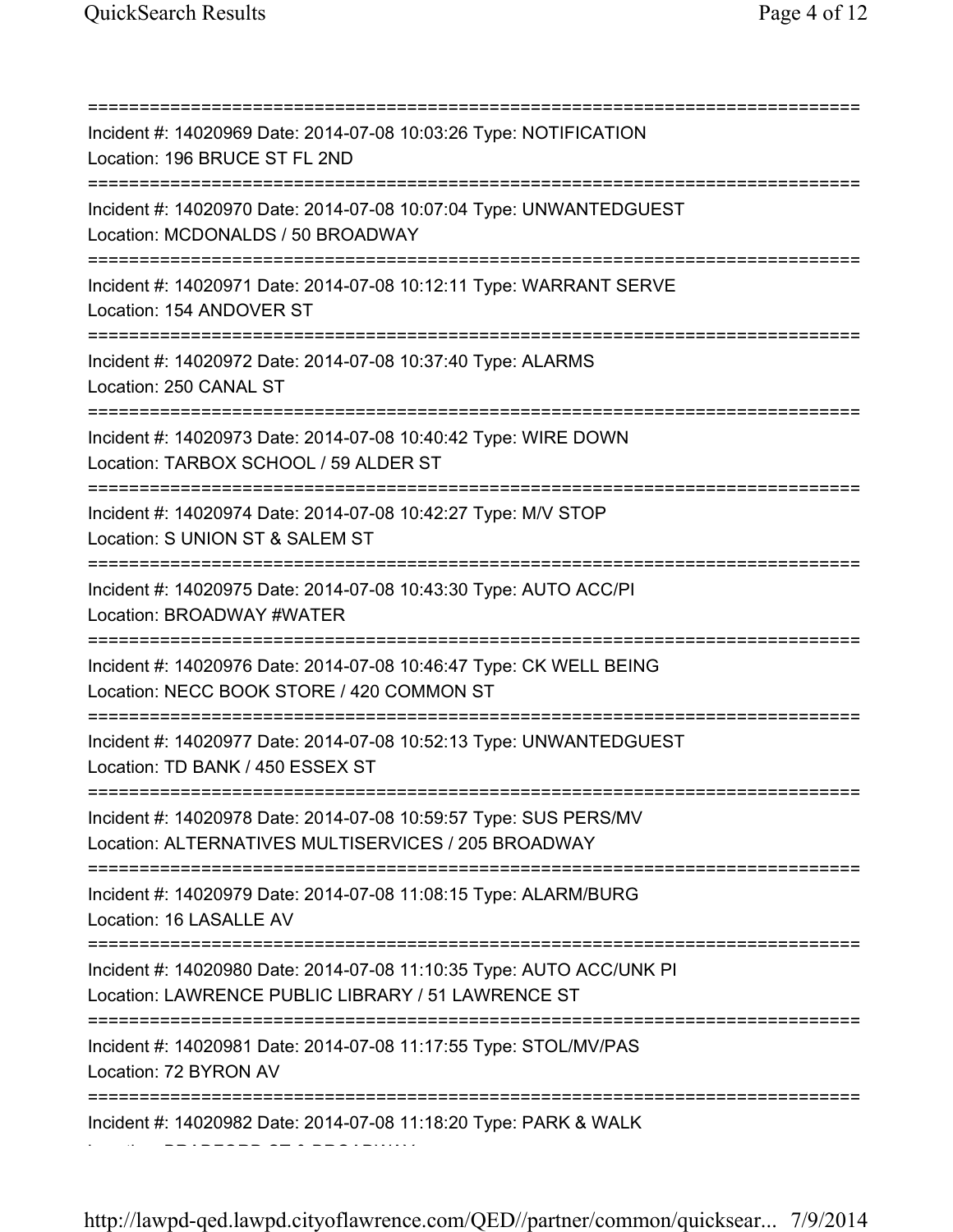=========================================================================== Incident #: 14020983 Date: 2014-07-08 11:23:58 Type: VIO CITY ORD Location: 144 FRANKLIN ST =========================================================================== Incident #: 14020984 Date: 2014-07-08 11:26:02 Type: TOW OF M/V Location: BRADFORD ST & HAMPSHIRE ST =========================================================================== Incident #: 14020985 Date: 2014-07-08 11:34:15 Type: LIC PLATE STO Location: 63 E DALTON ST =========================================================================== Incident #: 14020986 Date: 2014-07-08 11:36:39 Type: B&E FOLLOW UP Location: 56 BODWELL ST =========================================================================== Incident #: 14020987 Date: 2014-07-08 11:48:07 Type: B&E FOLLOW UP Location: 33 BROOK ST =========================================================================== Incident #: 14020988 Date: 2014-07-08 11:48:21 Type: STOL/MV/PAS Location: 92 JACKSON ST =========================================================================== Incident #: 14020989 Date: 2014-07-08 11:54:21 Type: M/V STOP Location: 60 MARGIN ST =========================================================================== Incident #: 14020990 Date: 2014-07-08 11:57:16 Type: CK WELL BEING Location: 67 WINTHROP AV =========================================================================== Incident #: 14020991 Date: 2014-07-08 11:59:24 Type: KEEP PEACE Location: 660 S UNION ST =========================================================================== Incident #: 14020992 Date: 2014-07-08 12:02:02 Type: SPECIAL CHECK Location: 29 WASHINGTON ST =========================================================================== Incident #: 14020993 Date: 2014-07-08 12:07:40 Type: SPECIAL CHECK Location: 29 WASHINGTON ST =========================================================================== Incident #: 14020994 Date: 2014-07-08 12:09:38 Type: 209A/SERVE Location: 14 PHILLIPS ST =========================================================================== Incident #: 14020995 Date: 2014-07-08 12:15:27 Type: SERVE 209A Location: 30 JUNIPER ST FL 2 =========================================================================== Incident #: 14020996 Date: 2014-07-08 12:16:16 Type: ALARM/BURG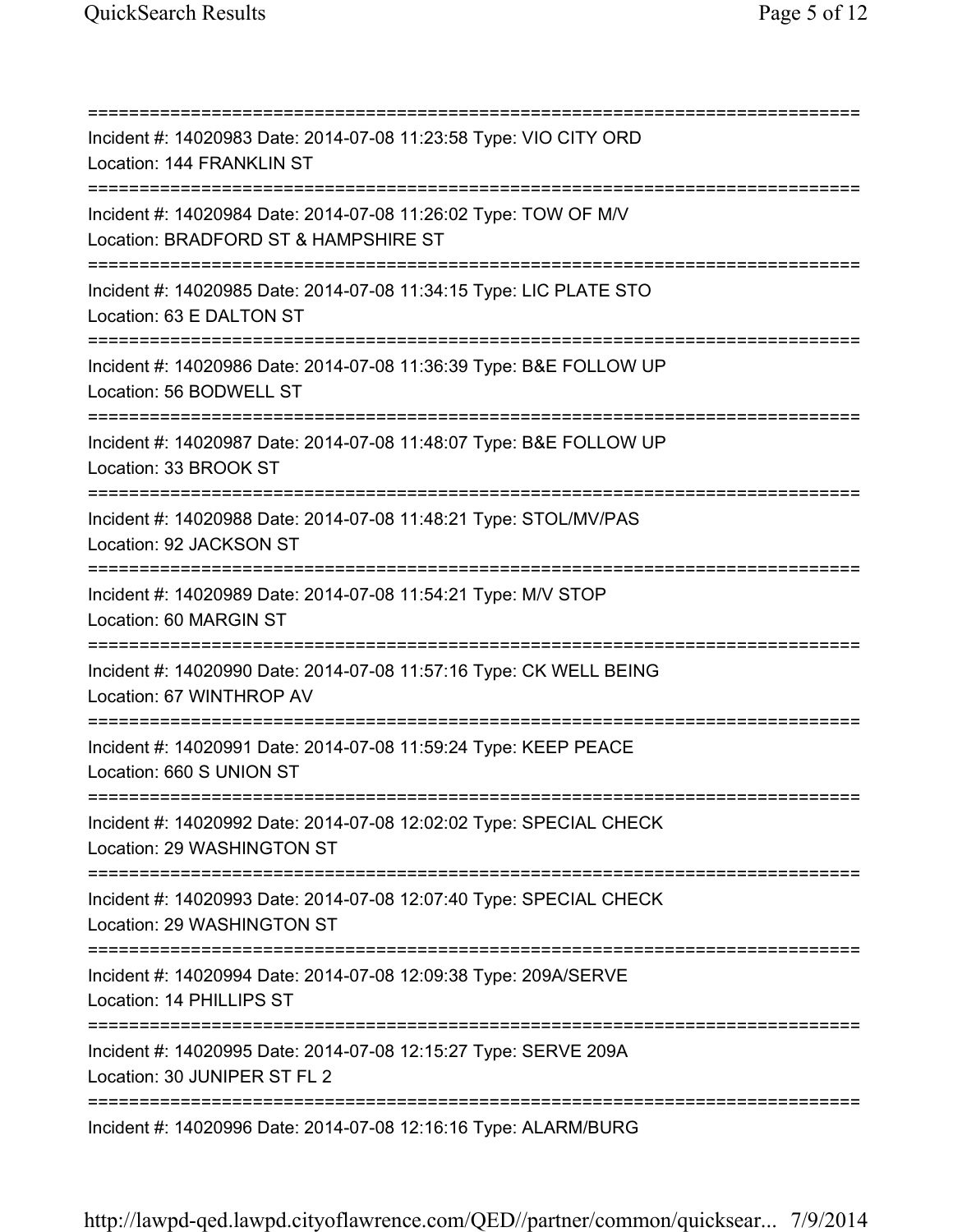=========================================================================== Incident #: 14020997 Date: 2014-07-08 12:18:21 Type: STOL/MV/PAS Location: 150 PARK ST =========================================================================== Incident #: 14020998 Date: 2014-07-08 12:21:27 Type: NEIGHBOR PROB Location: 85 NEWBURY ST #2L =========================================================================== Incident #: 14020999 Date: 2014-07-08 12:39:09 Type: DISTURBANCE Location: 161 BAILEY ST =========================================================================== Incident #: 14021000 Date: 2014-07-08 12:40:43 Type: EXTRA SURVEIL Location: 29 WASHINGTON ST =========================================================================== Incident #: 14021001 Date: 2014-07-08 12:50:10 Type: 209A/SERVE Location: 60 MELVIN ST =========================================================================== Incident #: 14021002 Date: 2014-07-08 12:53:51 Type: CK WELL BEING Location: FAMILY DOLLAR / 63 WINTHROP AV =========================================================================== Incident #: 14021003 Date: 2014-07-08 12:59:44 Type: DK (DRUNK) Location: PEOPLE RECOVERY CENTER / 11 UNION ST FL G =========================================================================== Incident #: 14021004 Date: 2014-07-08 13:19:59 Type: MEDIC SUPPORT Location: 292 S UNION ST =========================================================================== Incident #: 14021005 Date: 2014-07-08 13:25:04 Type: INVEST CONT Location: LOAN USA / 92 BROADWAY =========================================================================== Incident #: 14021006 Date: 2014-07-08 13:30:44 Type: SUS PERS/MV Location: 58 TEWKSBURY ST =========================================================================== Incident #: 14021008 Date: 2014-07-08 13:37:31 Type: THREATS Location: 32 LAWRENCE ST =========================================================================== Incident #: 14021007 Date: 2014-07-08 13:40:15 Type: PARK & WALK Location: BROADWAY & BRADFORD ST =========================================================================== Incident #: 14021009 Date: 2014-07-08 13:42:04 Type: NOTIFICATION Location: 78 KINGSTON ST =========================================================================== Incident #: 14021010 Date: 2014-07-08 13:50:20 Type: SPECIAL CHECK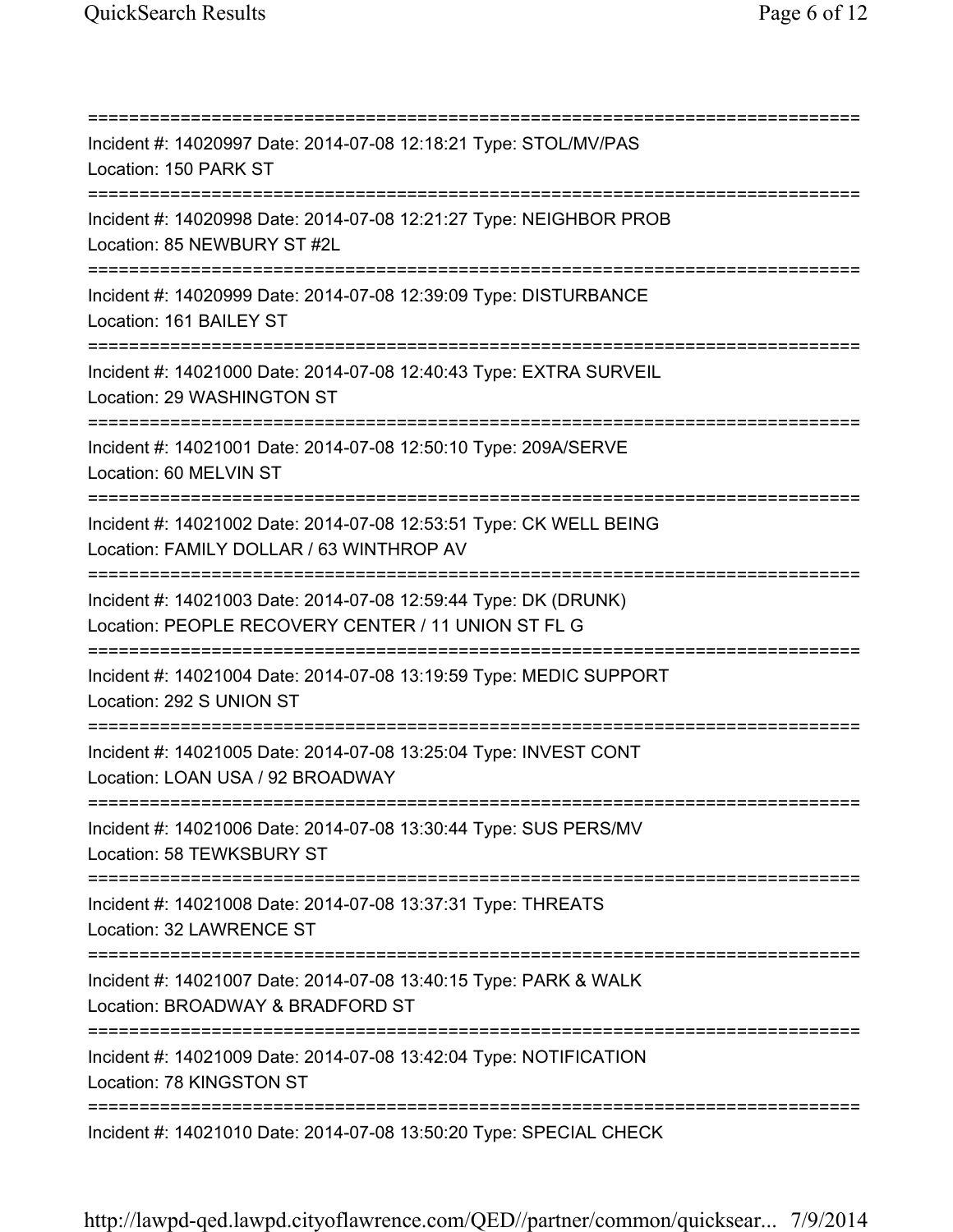| Location: 19 SPRINGFIELD ST                                                                                                                   |
|-----------------------------------------------------------------------------------------------------------------------------------------------|
| Incident #: 14021011 Date: 2014-07-08 13:55:49 Type: 209A/SERVE<br>Location: 100 SHEPARD ST                                                   |
| Incident #: 14021012 Date: 2014-07-08 14:21:10 Type: WARRANT SERVE<br>Location: 94 SULLIVAN AV<br>======================================      |
| Incident #: 14021013 Date: 2014-07-08 14:21:41 Type: TRESPASSING<br>Location: 395 LOWELL ST<br>====================================           |
| Incident #: 14021014 Date: 2014-07-08 14:31:21 Type: ROBBERY ARMED<br>Location: TD BANKNORTH MA / 305 S BROADWAY                              |
| Incident #: 14021015 Date: 2014-07-08 14:46:42 Type: DISABLED MV<br>Location: DENNYS / 160 WINTHROP AV                                        |
| Incident #: 14021016 Date: 2014-07-08 15:03:34 Type: AUTO ACC/NO PI<br>Location: BERKELEY ST & SWAN ST<br>=========                           |
| Incident #: 14021017 Date: 2014-07-08 15:13:35 Type: SUS PERS/MV<br>Location: BROADWAY AV & WASHINGTON ST                                     |
| Incident #: 14021018 Date: 2014-07-08 15:33:42 Type: LOST PROPERTY<br>Location: 234 HAMPSHIRE ST                                              |
| Incident #: 14021019 Date: 2014-07-08 15:36:57 Type: MEDIC SUPPORT<br>Location: 27 JORDAN ST FL 1ST<br>====================================== |
| Incident #: 14021020 Date: 2014-07-08 15:43:45 Type: SUS PERS/MV<br>Location: AMESBURY ST & COMMON ST                                         |
| ==========================<br>Incident #: 14021021 Date: 2014-07-08 15:49:25 Type: ALARM/BURG<br>Location: 57 STEINER ST #B                   |
| Incident #: 14021022 Date: 2014-07-08 16:00:41 Type: LARCENY/PAST<br>Location: HIGGINS STATE POOL / 180 CRAWFORD ST                           |
| Incident #: 14021023 Date: 2014-07-08 16:02:33 Type: SPECIAL CHECK<br>Location: 19 SPRINGFIELD ST                                             |
| Incident #: 44004004 Data: 0044 07 00 46:45:00 Tune: CLIC DEDC/M/                                                                             |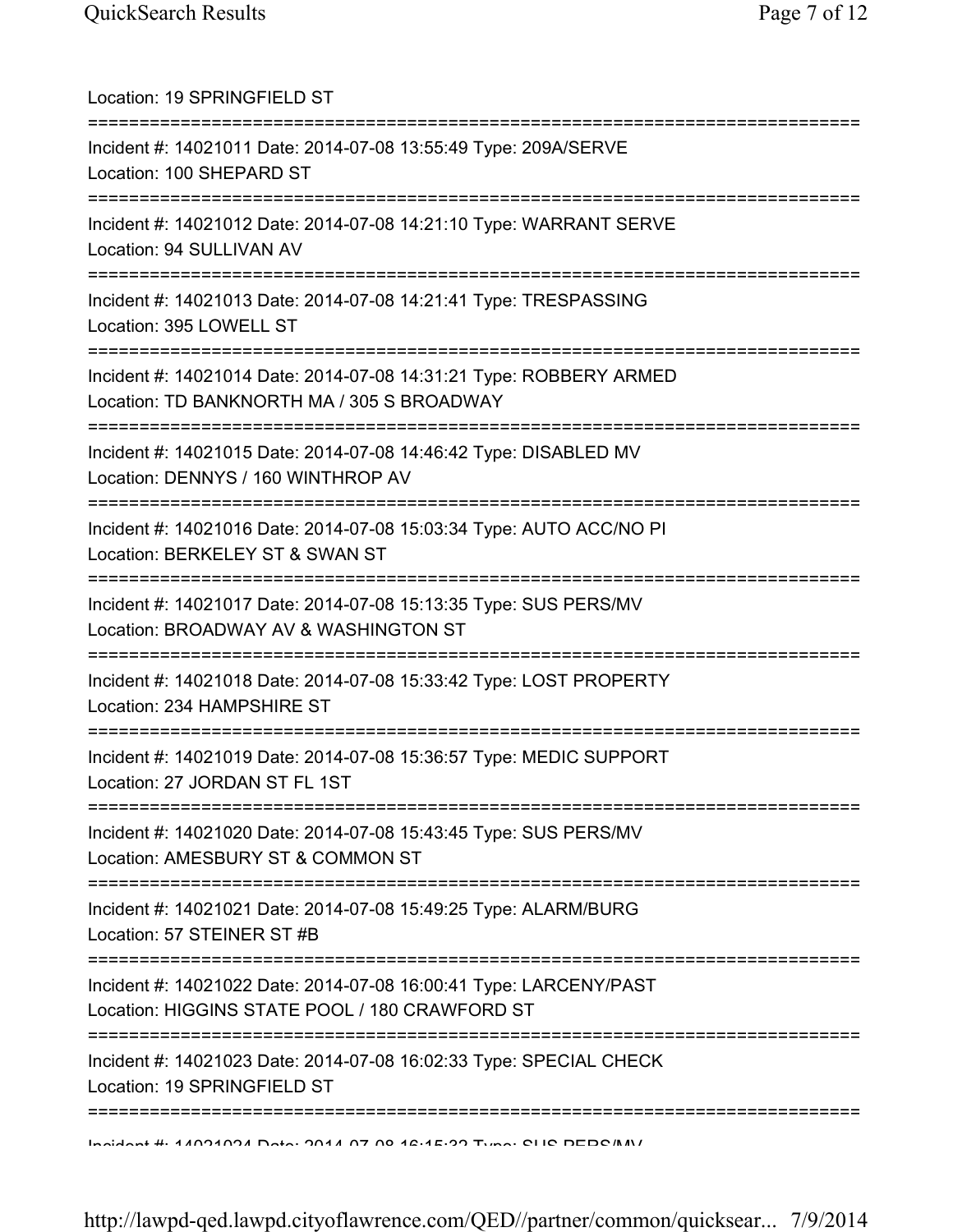Location: ANDOVER ST & BROOKFIELD ST =========================================================================== Incident #: 14021025 Date: 2014-07-08 16:40:40 Type: DOMESTIC/PROG Location: 20 KNOX ST =========================================================================== Incident #: 14021026 Date: 2014-07-08 16:49:22 Type: DOMESTIC/PROG Location: 112 WARTER ST FL 3 =========================================================================== Incident #: 14021027 Date: 2014-07-08 17:05:23 Type: DOMESTIC/PROG Location: 133 OSGOOD ST =========================================================================== Incident #: 14021028 Date: 2014-07-08 17:12:44 Type: RECOV/STOL/MV Location: 57 GROTON ST =========================================================================== Incident #: 14021029 Date: 2014-07-08 17:27:07 Type: PARK & WALK Location: BRADFORD ST & BROADWAY =========================================================================== Incident #: 14021030 Date: 2014-07-08 17:31:34 Type: TOW OF M/V Location: GARDEN ST & UNION ST =========================================================================== Incident #: 14021031 Date: 2014-07-08 17:31:48 Type: ALARM/BURG Location: LAWRENCE LIBRARY / Q LAWRENCE ST =========================================================================== Incident #: 14021032 Date: 2014-07-08 17:37:56 Type: M/V STOP Location: 77 SHAWSHEEN RD =========================================================================== Incident #: 14021033 Date: 2014-07-08 17:43:40 Type: HIT & RUN M/V Location: BRADFORD ST & BROADWAY =========================================================================== Incident #: 14021034 Date: 2014-07-08 17:48:33 Type: NOTIFICATION Location: 8 BENNINGTON ST FL 3RD =========================================================================== Incident #: 14021035 Date: 2014-07-08 17:58:31 Type: ALARM/BURG Location: PARTHUM / 258 E HAVERHILL ST =========================================================================== Incident #: 14021036 Date: 2014-07-08 18:02:17 Type: EXTRA SURVEIL Location: 29 SPRINGFIELD ST =========================================================================== Incident #: 14021037 Date: 2014-07-08 18:06:45 Type: TOW OF M/V Location: 56 SPRINGFIELD ST ===========================================================================  $11.410212228$  Date: 2014 07 08 18:22:33 Type: LARCENY/PAST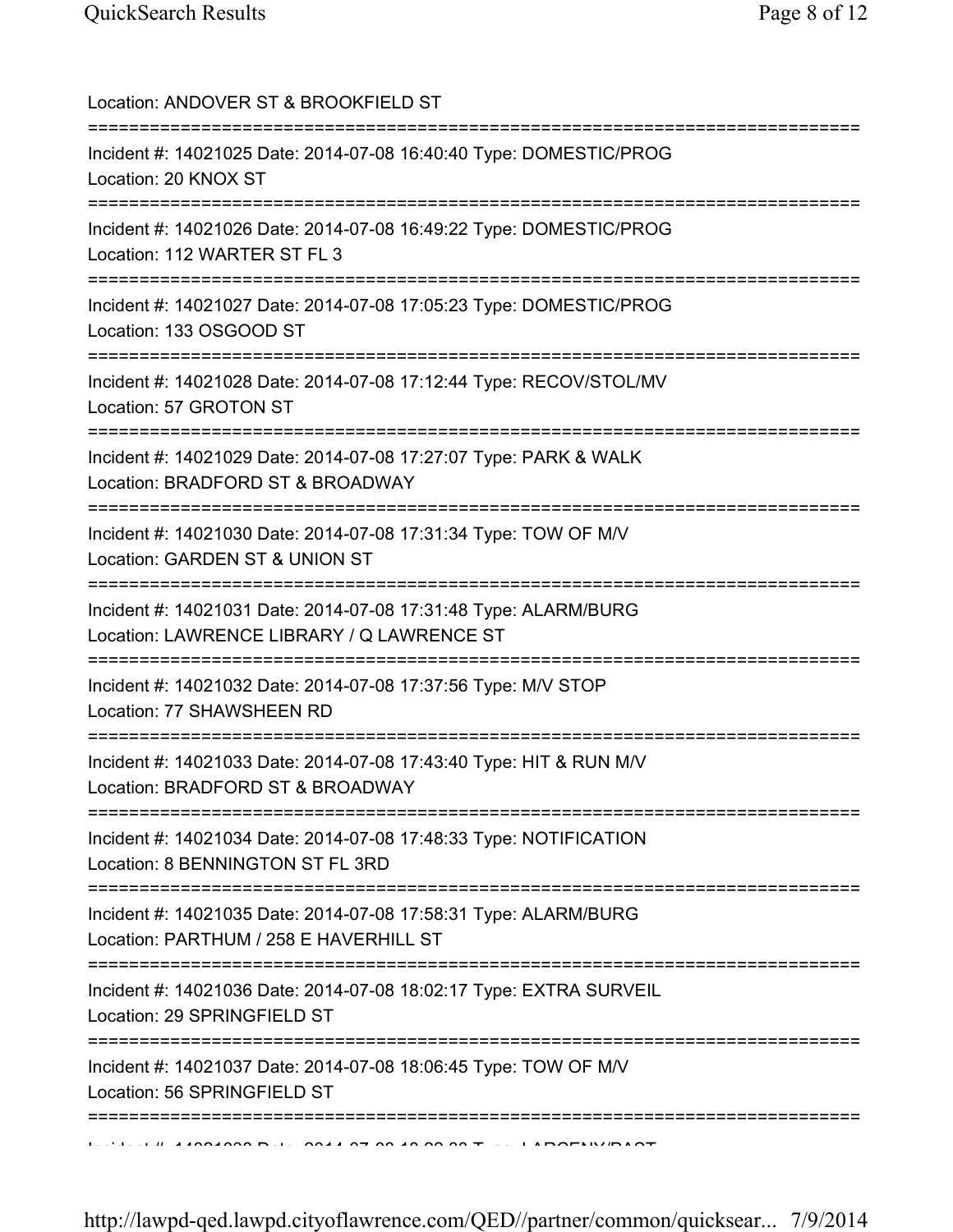| Location: BRADFORD ST & FRANKLIN ST                                                                                                |
|------------------------------------------------------------------------------------------------------------------------------------|
| Incident #: 14021039 Date: 2014-07-08 18:26:21 Type: PARK & WALK<br>Location: SPRINGFIELD ST                                       |
| Incident #: 14021040 Date: 2014-07-08 18:37:22 Type: COURT DOC SERVE<br>Location: 224 HIGH ST                                      |
| Incident #: 14021041 Date: 2014-07-08 18:37:59 Type: TOW OF M/V<br>Location: 21 SPRINGFIELD ST                                     |
| Incident #: 14021042 Date: 2014-07-08 18:39:56 Type: AUTO ACC/PI<br>Location: BLANCHARD ST & SALEM ST<br>========================= |
| Incident #: 14021044 Date: 2014-07-08 18:43:55 Type: FRAUD<br>Location: 272 E HAVERHILL ST                                         |
| Incident #: 14021043 Date: 2014-07-08 18:44:59 Type: PARK & WALK<br>Location: 29 WASHINGTON ST                                     |
| Incident #: 14021045 Date: 2014-07-08 18:49:39 Type: COURT DOC SERVE<br>Location: 15 CUSTER ST                                     |
| Incident #: 14021046 Date: 2014-07-08 18:54:32 Type: COURT DOC SERVE<br>Location: 10 VINE ST                                       |
| Incident #: 14021047 Date: 2014-07-08 19:01:28 Type: MV/BLOCKING<br>Location: 106 ABBOTT ST                                        |
| Incident #: 14021048 Date: 2014-07-08 19:04:18 Type: ALARM/BURG<br>Location: GUILMETTE SCHOOL / 80 BODWELL ST                      |
| Incident #: 14021049 Date: 2014-07-08 19:15:07 Type: ALARM/BURG<br>Location: HEREDIA RESIDENCE / 20 HILLTOP AV                     |
| Incident #: 14021050 Date: 2014-07-08 19:24:20 Type: MAN DOWN<br>Location: 126 FRANKLIN ST                                         |
| Incident #: 14021051 Date: 2014-07-08 19:33:40 Type: KEEP PEACE<br>Location: 230 WATER ST                                          |
|                                                                                                                                    |

Incident #: 14021052 Date: 2014 07 08 19:35:36 Type: FIGHT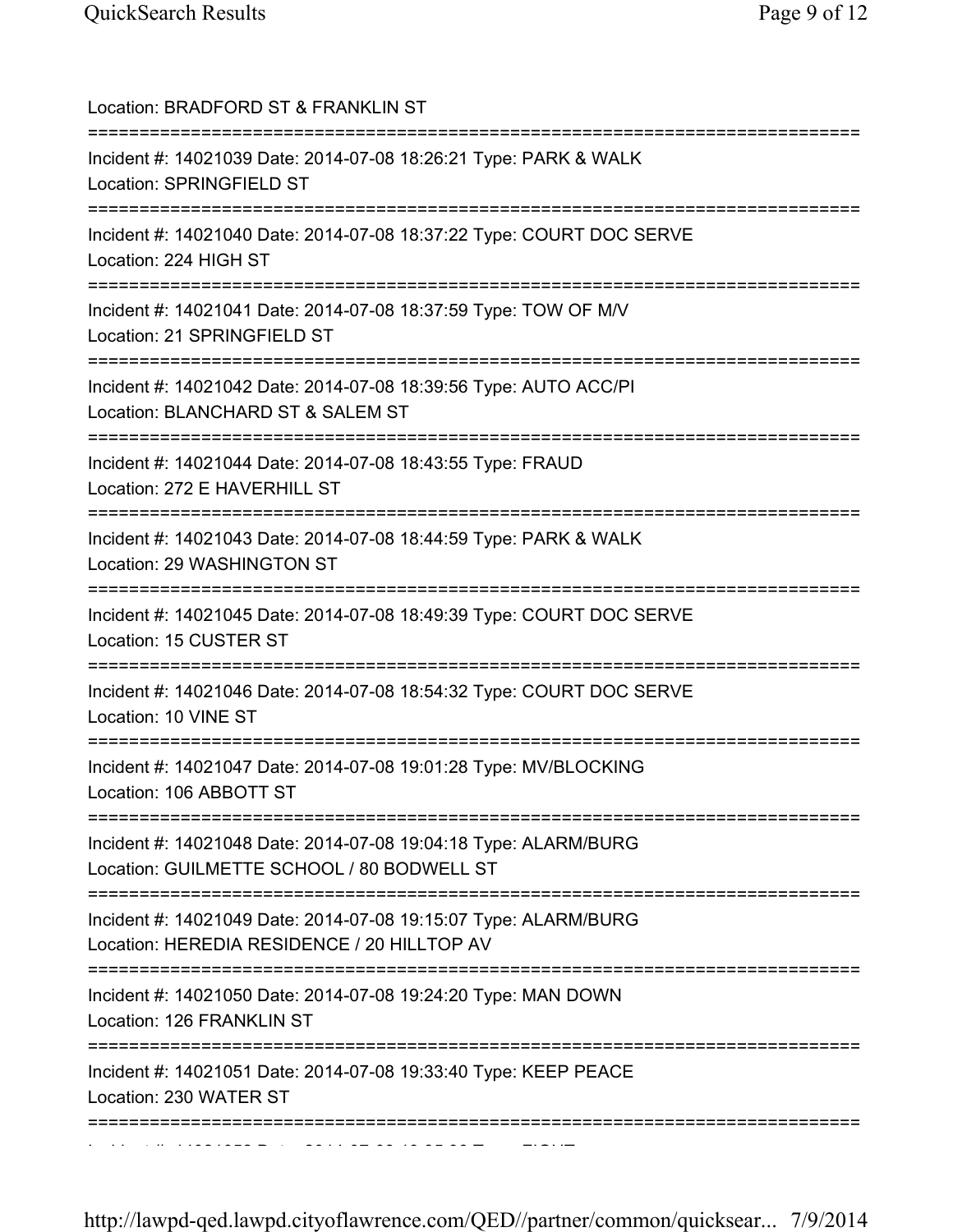| Location: 32 LAWRENCE ST                                                                                                         |
|----------------------------------------------------------------------------------------------------------------------------------|
| Incident #: 14021053 Date: 2014-07-08 19:40:04 Type: STOL/MV/PAS<br>Location: 45 FERN ST                                         |
| Incident #: 14021054 Date: 2014-07-08 19:42:43 Type: SHOPLIFTING<br>Location: FUERTA AUTO MUSIC / 853 ESSEX                      |
| Incident #: 14021055 Date: 2014-07-08 19:51:41 Type: 911 HANG UP<br>Location: MORETA RESIDENCE / 364 AMES ST                     |
| Incident #: 14021056 Date: 2014-07-08 19:57:15 Type: DISTURBANCE<br>Location: 32 LAWRENCE ST #27                                 |
| Incident #: 14021057 Date: 2014-07-08 20:00:48 Type: ALARM/BURG<br>Location: 258 E HAVERHILL ST                                  |
| Incident #: 14021058 Date: 2014-07-08 20:10:39 Type: WARRANT SERVE<br>Location: 95 SULLIVAN AV                                   |
| Incident #: 14021059 Date: 2014-07-08 20:35:40 Type: GENERAL SERV<br>Location: 70 RAILROAD ST                                    |
| Incident #: 14021060 Date: 2014-07-08 20:38:49 Type: NOISE ORD<br>Location: 210 ABBOTT ST<br>;================================== |
| Incident #: 14021061 Date: 2014-07-08 20:49:37 Type: M/V STOP<br>Location: LAWRENCE ST & MYRTLE ST                               |
| Incident #: 14021062 Date: 2014-07-08 21:00:24 Type: PARK & WALK<br>Location: 29 WASHINGTON ST                                   |
| Incident #: 14021063 Date: 2014-07-08 21:00:26 Type: ASSSIT AMBULANC<br>Location: 12 METHUEN ST FL 2                             |
| Incident #: 14021065 Date: 2014-07-08 21:10:41 Type: DISTURBANCE<br>Location: 6 ORCHARD ST                                       |
| Incident #: 14021064 Date: 2014-07-08 21:11:41 Type: FIRE WORKS<br>Location: 928 ESSEX ST                                        |
|                                                                                                                                  |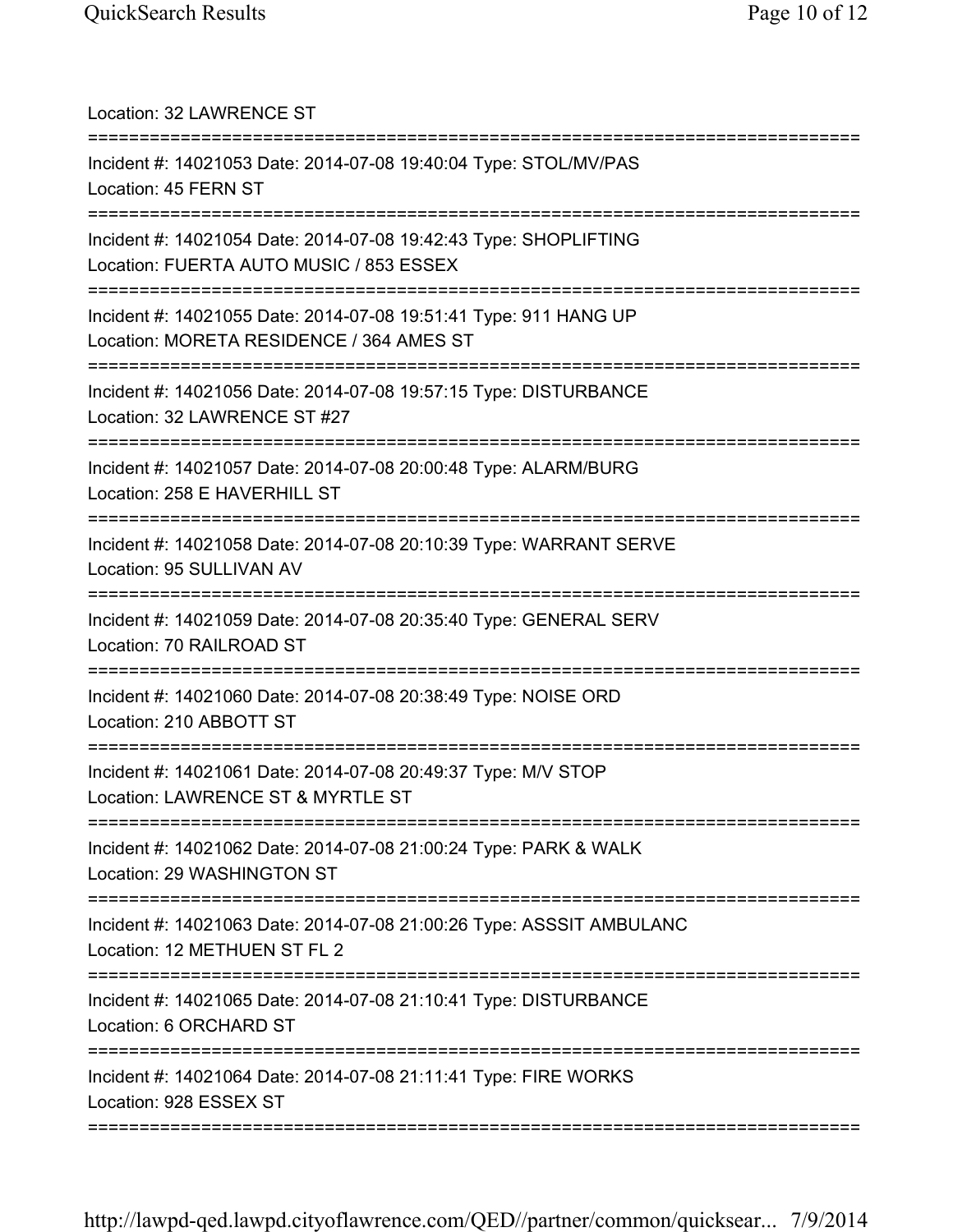| Location: 628 LOWELL ST FL 2                                                                                                        |
|-------------------------------------------------------------------------------------------------------------------------------------|
| Incident #: 14021067 Date: 2014-07-08 21:26:05 Type: DOMESTIC/PROG<br>Location: 230 WATER ST<br>=================================== |
| Incident #: 14021068 Date: 2014-07-08 21:27:34 Type: NOISE ORD<br>Location: 23 CROSS ST<br>;===================================     |
| Incident #: 14021069 Date: 2014-07-08 21:48:35 Type: FIRE WORKS<br>Location: CENTRAL CATHOLIC HIGH SCHOOL / 300 HAMPSHIRE ST        |
| Incident #: 14021070 Date: 2014-07-08 21:50:34 Type: GENERAL SERV<br>Location: 70 RAILROAD ST                                       |
| Incident #: 14021071 Date: 2014-07-08 22:03:53 Type: TOW/REPOSSED<br>Location: 16 GRAICHEN TER                                      |
| Incident #: 14021072 Date: 2014-07-08 22:25:28 Type: FIRE WORKS<br>Location: 16 ORCHARD ST<br>===================================   |
| Incident #: 14021073 Date: 2014-07-08 22:32:11 Type: MAN DOWN<br>Location: LIBERTY TAXI / 137 LAWRENCE ST                           |
| ==============================<br>Incident #: 14021074 Date: 2014-07-08 22:36:43 Type: EXTRA SURVEIL<br>Location: 29 SPRINGFIELD ST |
| Incident #: 14021075 Date: 2014-07-08 22:37:21 Type: M/V STOP<br>Location: HAMPSHIRE ST & LOWELL ST                                 |
| Incident #: 14021076 Date: 2014-07-08 22:40:51 Type: DOMESTIC/PROG<br>Location: 196 JACKSON ST                                      |
| Incident #: 14021077 Date: 2014-07-08 22:43:19 Type: TOW OF M/V<br>Location: 283 HIGH ST                                            |
| Incident #: 14021078 Date: 2014-07-08 22:44:49 Type: TRESPASSING<br>Location: 85 NEWBURY ST FL 3                                    |
| Incident #: 14021079 Date: 2014-07-08 22:47:54 Type: M/V STOP<br>Location: PARKER ST & SPRINGFIELD ST                               |
|                                                                                                                                     |